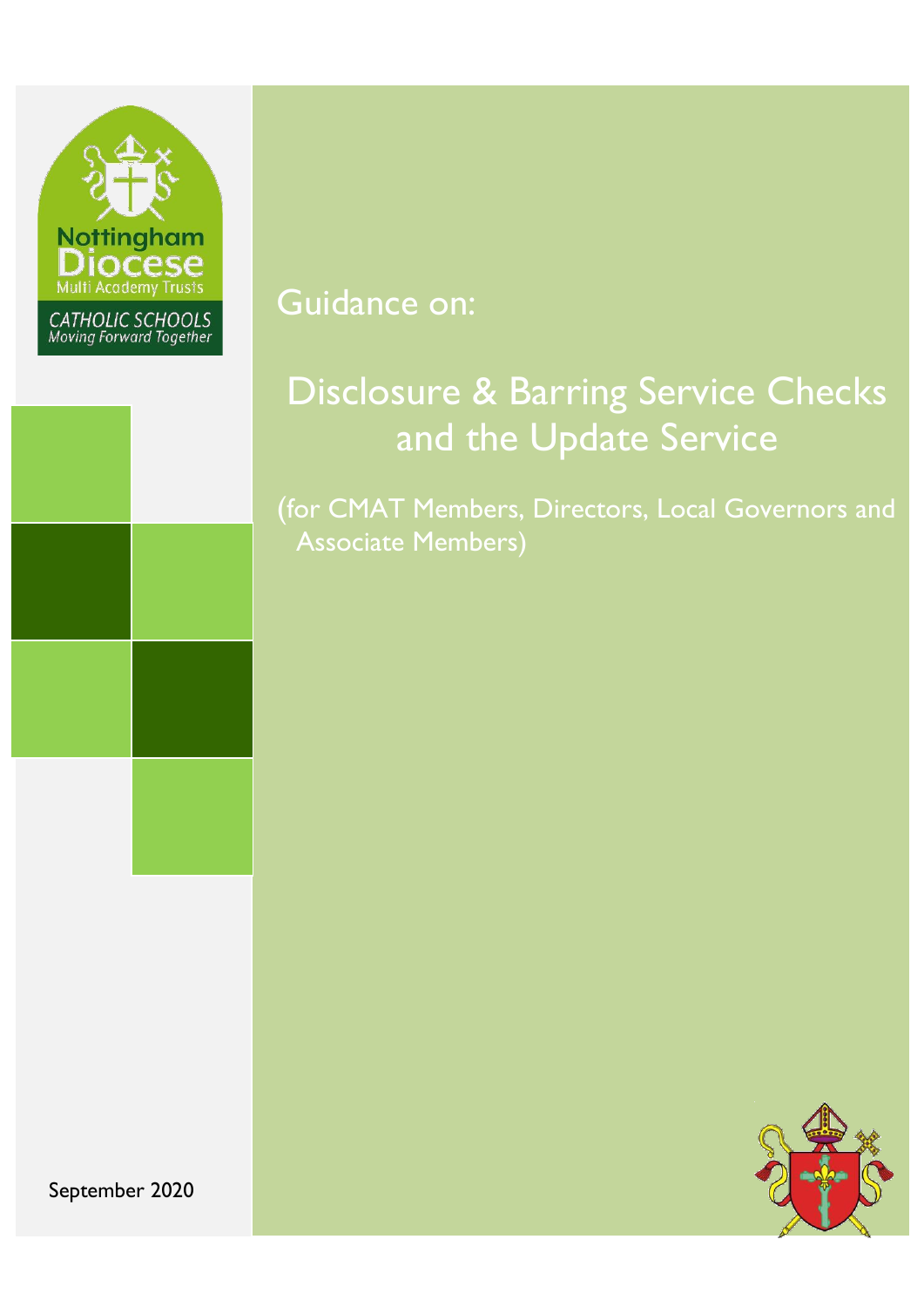# **Background**

Enhanced DBS checks are required of all people in positions of governance within Catholic Multi-Academy Trusts in the Diocese of Nottingham. The Disclosure & Barring Service require that the 'workforce type' is identified before any check can be conducted and if any 'barred lists' need to be checked also.

**Child workforce** relates to roles which are eligible for the check on the basis of working with children. This includes roles which involve interaction with children known as regulated activity. Under workforce guidance, the child workforce also applies to positions for which the applicant will have contact with children, in a specific setting, even when not engaging in regulated activity. In a similar way to a child workforce, an adult workforce type relates to roles which are eligible for a DBS check on the basis of regulated activity with vulnerable adults.

**Child Barred List** checks are required where the individual by nature of their role is likely to be involved in regular unsupervised activity. Regular unsupervised activity is defined as being unsupervised with children once a week or more often, or on 4 days in a 30 day period or overnight between 2am and 6am.

A **Section 128 direction** prohibits or restricts a person from taking part in the management of an independent school, including academies and free schools.

# **LGB Foundation and Parent Governors, and Associate Members**

The role of governor in a school is set out in the 'Local Governing Body Handbook' published by NRCDES. This is clear that governors are expected to be regular visitors to school. However, governors are not expected to be in regular unsupervised activity with children and are not expected to attend overnight residential school activities where children are present. As such they do not require a Child Barred List check.

It is important to note that if the governor is involved in other activity at the school not associated with their role of governor; for instance, they may also volunteer to read with children in school, they may meet the test for a Child Barred List check. If this is the case it would be the responsibility of the school to conduct the additional check.

A Section 128 check is required for all governors.

### *New LGB members*

The CMAT Governance Lead is responsible for organising a DBS check for all new members to the LGB as well as a S128 check. They will do this through the CMAT HR Team and will confirm to the school and NRCDES (*for foundation governors only*) the date of the certificate issue and that the results are clear.

### *Renewal of DBS checks (every 3 years)*

The Diocesan Safeguarding Office recommends we follow a policy of renewing checks on LGB Foundation, Parent Governors and Associate Members every 3 years. It also recommends joining the DBS Update Service.

### *Joining the DBS Update Service*

All LGB Foundation Governors, Parent Governors and Associate Members are strongly encouraged to sign up to the DBS Update Service. The Update Service removes the requirement for a new DBS check to be undertaken every 3 years as the DBS record will automatically be updated if there is a change. Any changes to a governor's DBS record will be picked up by the CMAT HR Team when they request a 'Status Check' to see if any relevant information has been identified since the certificate was last issued. (Although, any governor must, under the code of conduct agreement that they signed on taking office, declare anything which prohibits them from being a governor immediately.)

The Update Service is available free to volunteers (governors) and is accessed by applying directly to DBS Update Service within 28 days of a DBS certificate being issued.

All CMAT HR Teams should issue a guidance note to applicants when they instigate their DBS application, actively encouraging them to apply to the Update Service when they receive their DBS certificate.